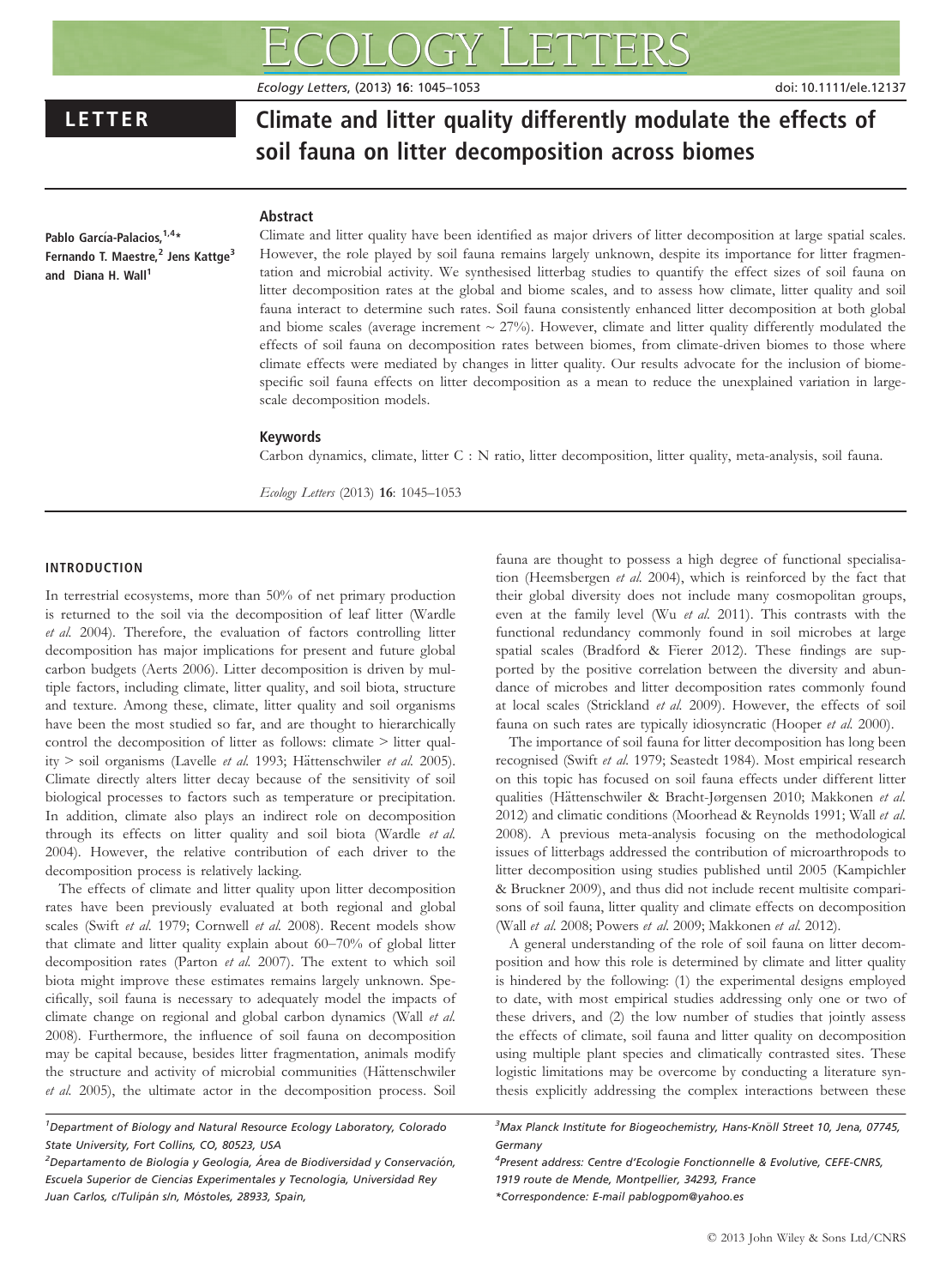decomposition drivers at broader geographical scales. A global and biome-scale synthesis would also be fundamental to incorporate new research findings and summarise how the contribution of soil fauna to decomposition is modulated by litter quality and climate. We aimed to do so by conducting a quantitative meta-analysis to explore the effects of soil fauna on decomposition at the global scale, and to test how these effects vary between biomes. We also assess the relative importance of climate, litter quality and soil fauna for litter decomposition rates, and evaluate how climate and litter quality modulate the effect sizes of soil fauna on such rates. Finally, we identify research gaps and propose future directions that should advance the predictive capabilities of current global and biome-scale decomposition models by including the direct and indirect relationships between climate, litter quality and soil fauna.

# MATERIALS AND METHODS

# Data collection

We synthesised studies that evaluated the effects of soil fauna exclusion on litter decomposition. Searches were conducted using the ISI Web of Knowledge (http://apps.isiknowledge.com) on 5th November 2012, with no restriction on publication year. The search yielded 1371 references. In addition, we also screened previous reviews about the topic such as Seastedt (1984), Cepeda-Pizarro (1993) and Kampichler & Bruckner (2009). To be included in our database, studies had to quantitatively compare litter mass loss (using litterbags) in field experiments in both soil fauna excluded and soil fauna present treatments. The experimental treatment with less (fauna excluded) and more (fauna present) soil animals were set up using either contrasted litterbag mesh sizes (fine vs. coarse) or chemical agents (dose vs. control). See Appendix S1 for details on the term

combinations used in the literature searching and the selection criteria followed to include studies in our review.

# Data extraction

A total of 75 articles, representing 440 cases studies across 166 plant species, met our criteria (Table S1). Only 20% of these articles were reviewed in Kampichler & Bruckner (2009). As many articles included more than one location, a total of 129 globally distributed study sites were evaluated (Fig. 1, Map S1): 23% were from North America, 10% from Africa, 27% from Europe, 4% from Australia, 16% from Asia and 20% from South America. Over 83% of the case studies used litterbags of contrasting mesh sizes to exclude fauna, while  $\sim 17\%$  employed chemical agents such as naphthalene or chlordane. When using graded mesh sizes, fine meshes ran from 10 to 2000 lm, and coarse meshes from 250 to 40 000 lm. The study length varied from 30 to 1080 days, and in 75% of the case studies it lasted more than 4 months.

The information gathered from the papers was used to build three separate databases. Database 1 included the decay constant rates of the 440 case studies selected in both fauna excluded and present treatments. Mean, SD and sample size values were extracted directly from tables or from graphs using the online tool provided by the German Astrophysical Virtual Observatory (http://dc.zah. uni-heidelberg.de/sdexter/). Information on methodological features such as type of soil fauna exclusion, mesh size of both fauna excluded and present litterbags, study length and number of harvests were also gathered for each study.

Database 2 contained the information on the traits defining the initial quality of the litter used in the different experiments. We collected data on litter Nitrogen (N) and Carbon (C) concentrations (%), and on specific leaf area (SLA;  $mm^2$   $mg^{-1}$ ). Litter C : N ratios



Figure 1 Map showing the location of the 129 independent study sites used in our meta-analysis. Note that some of the 75 articles evaluated included more than one site. See Table S1 and Map S1 to identify the case studies evaluated in each site.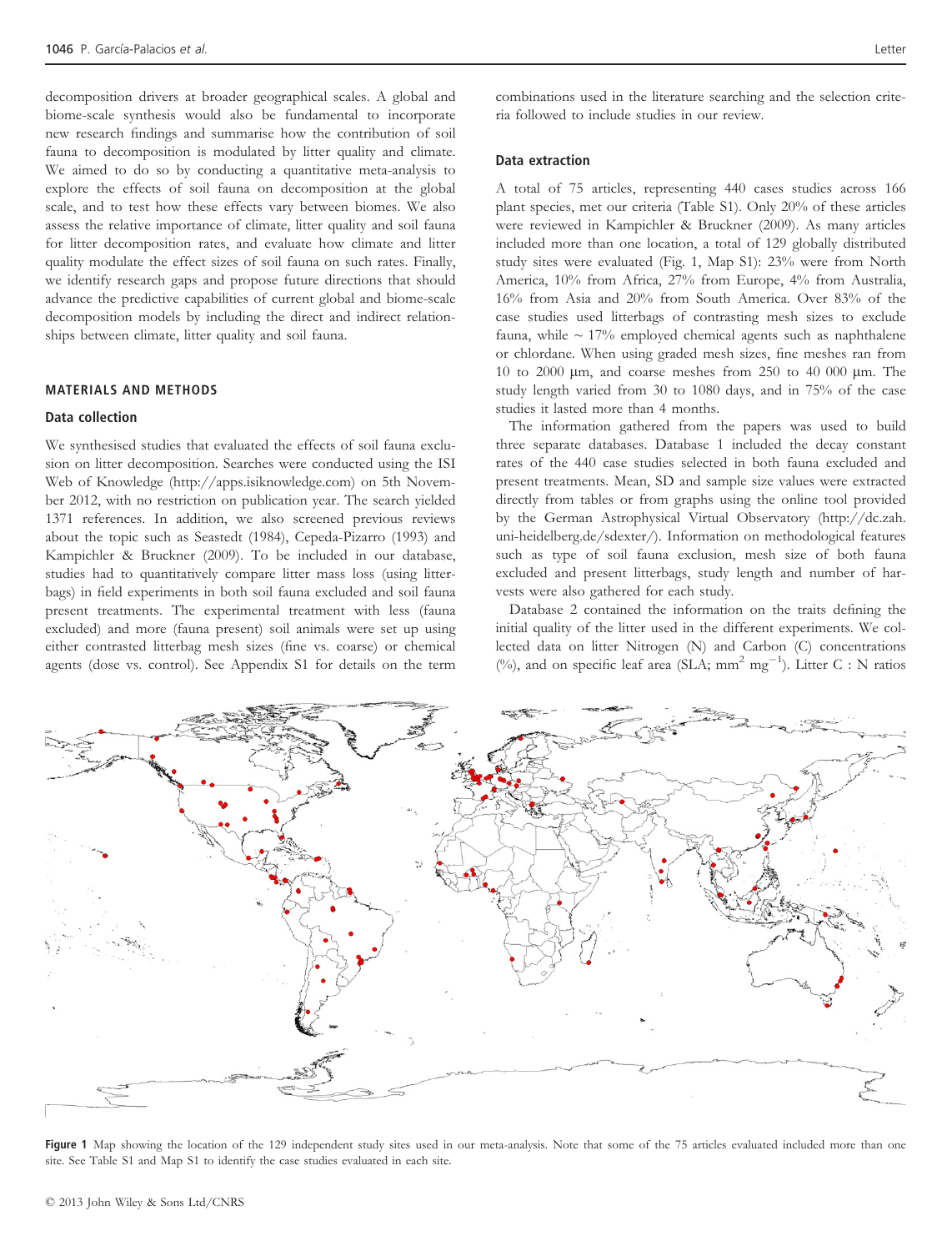were calculated using these data. To fill the gaps, we had in our trait database, values for litter C, N, C : N and SLA were obtained from the TRY database (Appendix S1), which contains trait data from a wide range of environments and data sources (Kattge et al. 2011). On a global scale, most of trait variation is represented by species identity (Kattge et al. 2011). Therefore, the use of a global trait dataset seems justified in the context of our global meta-analysis. The main data sources contributing to the TRY dataset we used were Niinemets (2001), Cornelissen et al. (2003), Wright et al. (2004), Kleyer et al. (2008), Craine et al. (2009), Kattge et al. (2009), Poorter et al.  $(2009)$ , Reich et al.  $(2009)$  and Yguel et al.  $(2011)$ . To have a full trait matrix, some case studies had to be ruled out, rendering a final sample size of 335 case studies.

Database 3 contained the climate, spatial coordinates, elevation, and starting and ending dates of each study site. Using the spatial coordinates and the starting and ending dates of the study, we extracted the climate that occurred during the study period at each specific site from the CRU CL 2.0 data set (Brohan et al. 2006). We selected the following climatic variables: total precipitation, monthly precipitation, minimum temperature, maximum temperature and mean temperature. We also calculated the Climate Decomposition Index (Moorhead et al. 1999; Appendix S1). Elevation was included in the analyses because of the important range found in this variable within our dataset (from 1 to 3400 m.a.s.l.), which could encapsulate microclimatic features of the sites that are not properly captured by the climatic interpolations provided by the CRU database (Maestre et al. 2012). Elevation was obtained from Google Earth (http://www.google.com/earth/index.html). Based on its climate and spatial coordinates, each case study was assigned to a different biome as described in Appendix S1.

#### Analytical procedures

# Does soil fauna exclusion increase or decrease litter decomposition at global and biome scales?

To answer this question, we calculated in each case study the response ratio of the decay rate  $(k)$  as a measure of effect size,  $lnRR(k) = (k_{Ex}/k_{Ax})$ , where  $k_{Exc}$  and  $k_{Ax}$  are the decay rates in the litterbags with fauna excluded and present respectively. lnRR is a unit free index, which ranges from  $-\infty$  to  $+\infty$  and estimates the size of the impact and its direction (Hedges et al. 1999). Zero lnRR values means no difference in decomposition between fauna excluded and present litterbags, positive and negative values indicate faster and slower decomposition in fauna excluded litterbags respectively.

To test whether average  $\ln RR$  ( $k$ ) values differed significantly from zero, we assessed whether the bias-corrected 95% bootstrap-confidence interval (CI) of lnRR (k) did not overlap zero based on 999 iterations (Rosenberg et al. 2000). We also tested whether effect sizes were homogeneous across case studies using the  $Q_{total}$  statistic, which is based on a chi-squared test. A significant  $Q_{total}$  indicates that the variance among effect sizes is greater than expected by sampling error, suggesting that effect sizes are not equal across studies and implying that other explanatory variables may affect the results. In this case, we either compared effect sizes between different categories of the parameters studied (e.g. physical vs. chemical fauna exclusion and biome) or calculated linear regressions between effect sizes and continuous variables (e.g. mesh size of both fauna excluded and present litterbags, study length and number of harvests). Bootstrapping was also used to generate CIs in the random-effects models.

For categorical comparisons, we examined  $P_{random}$  values associated to  $Q_{between}$ , which describes the heterogeneity in effect sizes associated to differences between categories. We also tested whether the remaining within-group heterogeneity  $(Q_{within})$  was significant using a Chi-squared test. The mean percentage of change in litter decomposition rates was estimated as  $(e^{R+}-1) \times 100$ , where  $R^+$  is the weighted mean response ratio across studies (Rosenberg et al. 2000). The approach to deal with the hierarchy of the dataset (case studies nested within studies) and publication bias is described in the Appendix S1. LnRR calculations and meta-analysis were conducted with MetaWin v2.1 (Rosenberg et al. 2000).

# What is the relative importance of climate, litter quality and soil fauna for litter decomposition rates at global and biome scales?

We assessed the relationships among climate, plant traits, soil fauna and litter decomposition rates  $(k)$  using structural equation modelling (SEM). SEM has seldom been used in a meta-analytical context, but its flexibility renders it highly useful for this aim (e.g. Grace et al. 2007 and Eldridge et al. 2011). This technique starts with the development of an a priori model that features variables and hypothesised causal relationships among them in a path diagram. Two groups of models were tested: global and biome-specific SEMs. Our a priori global SEM predicted a direct effect of plant traits, climate, elevation and soil fauna on k, which describes the litter decay rate (Fig. S1). This model also predicts an indirect effect of climate and elevation on k, which is modulated by plant traits (Aerts 2006). We introduced the latitude and longitude of each site in the global model to account for the spatial autocorrelation of our data (some case studies were nested within studies). Elevation was introduced in all the models as an endogenous variable related to microclimate. Regarding plant traits, the C : N ratio and SLA were introduced in all the models as indicators of litter quality important for decomposition (Cornwell et al. 2008; Zhang et al. 2008). Soil fauna was modelled as a binary variable describing the fauna excluded and present treatments. The structure of the data was therefore nested as a consequence of the inclusion of the soil fauna variable in the models. The effect of this nested structure was tested by running our a priori global model (Fig. S1) without the soil fauna variable and using the litter decomposition rate from the fauna excluded treatment as the response variable (Fig. S2). Path coefficients were very similar between both models (Figs S1 and S2), suggesting that the nested structure of our data did not affect the outcome of the model described in Fig. S1. Because of the high dimensionality of our data set, data reduction was conducted prior to analysis on the spatial and climatic variables (Appendix S1). The structure of the biome SEM was identical, excepting for the absence of the spatial variables.

Using the variables either measured or derived as described above, we constructed our models and tested their fit. From the seven biomes assessed in the previous meta-analysis, the coniferous forests and the tropical dry forests were ruled out because of their small sample size ( $n = 10$  and 15 respectively). Path coefficients were estimated with bootstrapping using the bias-corrected percentile method, as some of our data (e.g. the first component of the principal component analysis conducted with climatic variables [hereafter Comp1]) were not normal even after transformations, and this technique is better suited in these cases than maximum likelihood estimation. Overall goodness-of-fit of the models were tested against the data set (see Appendix S1). To increase the degrees of freedom, any path with a coefficient  $\leq 0.10$  were removed from the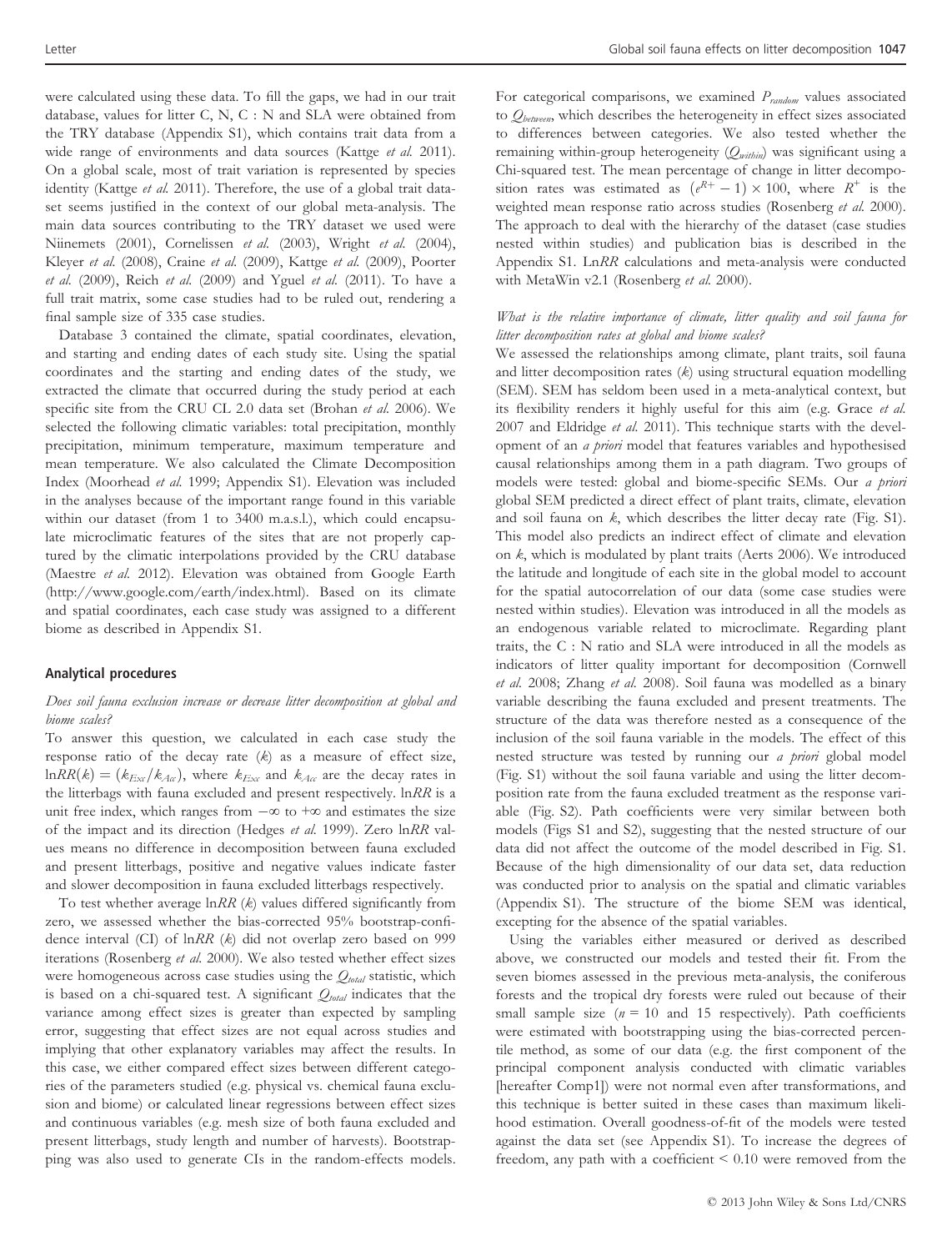model when not significant. Statistical analyses were performed with SPSS version 14.0 and AMOS (SPSS Inc., Chicago, IL, USA).

#### Do the effects of soil fauna exclusion on litter decomposition depend on climate and litter quality at global and biome scales?

To answer this question, we assessed the relationships between climate, litter quality and the soil fauna effect size on litter decomposition  $(\ln RR \ (k))$  using SEM. The structure of this SEM was very similar to that described above, but we used  $\ln RR$  ( $k$ ) instead of  $k$  as the response variable, and did not include soil fauna as a predictor variable. Therefore, this SEM does not have a nested structure, and thus the sample size was equal to the case studies evaluated. Global and biome-specific SEMs were also tested as described above.

#### RESULTS

# Soil fauna effects on litter decomposition rates at global and biome scales

Averaged across all studies, there was considerable variability in the effect sizes  $(Q_{total} = 777.64, d.f. = 426, P < 0.0001)$ . Mean effect sizes differed significantly between the biomes examined  $(Q_{between} = 86.85, d.f. = 6, P_{random} = 0.001)$ , but only in magnitude, as a positive effect size of soil fauna on litter decomposition rates was observed in all cases (Fig. 2). Fauna exclusion significantly reduced litter decomposition rates by 35% at the global scale, by 22 and 32% in the tropical dry and wet forests, respectively, by 13% in the coniferous forests, by 21% in the deciduous forests, by 30% in the agro-ecosystems, by 18% in the cold or dry systems and by 47% in the humid grasslands. The mean effect size within biomes was also heterogeneous ( $Q_{within}$  = 690.79, d.f. = 420,  $P < 0.0001$ ).

Litter decomposition responses did not change between types of fauna exclusion ( $Q_{between}$  = 3.626,  $P_{random}$  = 0.153). Both physical and chemical exclusion significantly reduced litter decomposition rates (ln  $RR$  (k) = -0.41 and -0.33, d.f. = 351 and 75, 95% CI = -0.47 to



Figure 2 Mean effect size of soil fauna exclusion on litter decomposition rates (lnRR (k)) at the global scale ( $n = 440$ ), tropical dry forests ( $n = 15$ ), tropical wet forests ( $n = 115$ ), coniferous forests ( $n = 10$ ), deciduous forests ( $n = 92$ ), agroecosystems ( $n = 27$ ), cold or dry ( $n = 42$ ) and humid grasslands ( $n = 139$ ). The bars around the means are bias-corrected 95%-bootstrap confidence intervals. Negative mean effect sizes indicate slower litter decomposition in the litterbags without soil fauna.

 $-0.36$  and  $-0.42$  to  $-0.24$  respectively). The mesh size did not influence the observed effect sizes (slope  $= 0.0001$  and  $\le 0.0001$  for fauna excluded and present litterbags,  $P = 0.233$  and 0.794 respectively). Thus, the high variability of mesh sizes present in our database did not systematically affect the role of soil fauna on litter mass loss. The study length and the number of harvests conducted had a weak but significant influence on effect size (slope = 0.0006 and 0.0118,  $P = 0.001$  and 0.021 respectively). However, the number of harvests was correlated with the study length ( $r = 0.301$ ,  $P \le 0.001$ ), indicating that longer term studies, which tend to conduct more harvests, show a lower decrease in litter decomposition rates with fauna exclusion. The comparison of effect sizes between the full and the reduced databases (Table S2) suggested the absence of pseudo-replication in our data, as the mean effect sizes were similar and the biascorrected 95% bootstrap CI overlapped between both databases.

# The relative importance of climate, litter quality and soil fauna for litter decomposition rates

Our SEM model was able to explain  $\sim$  40% of the variance in litter decomposition rates at the global scale, and between 19 and 65% of this variance at the biome scale (Table 1). Climatic features (elevation and the Comp1) and litter quality (C : N ratio and SLA) accounted for most of the variance in litter decomposition rates, both in the global and the biome-scale models. Soil fauna exerted a significant direct effect  $(r = 0.14)$  on litter decomposition rates in the globalscale model. Soil fauna were also significantly related with litter decomposition rates in the humid grasslands, agro-ecosystems and tropical wet forests models, where it represented the largest contribution to the variance explained by the SEM conducted (Table 1).

# Climate and litter quality modulation of the effects of soil fauna on litter decomposition

Climate  $(r = -0.27)$  and litter C : N ratio  $(r = 0.24)$  modulated the effect sizes of soil fauna exclusion on litter decomposition rates (Fig. 3) at the global scale. Climate effects were highly determined by the spatial component, and negatively affected  $\ln RR$  ( $k$ ). These results indicate a stronger positive effect of soil fauna on litter

Table 1 Direct effects of elevation, climate, litter C : N, litter SLA and soil fauna on litter decomposition (rates) in the global and biomes scale structural equation models (SEMs)

| <b>SEM</b>              | Elevation  | Climate   | Litter<br>C: N | Litter<br>SLA. | Soil<br>fauna | $\mathcal{L}$ |
|-------------------------|------------|-----------|----------------|----------------|---------------|---------------|
| Global                  | $-0.36***$ | $0.09*$   | $-0.26***$     | $0.17***$      | $0.14***$     | 0.38          |
| Tropical wet<br>forests | $-0.23*$   | 0.12      | $-0.11$        | 0.17           | $0.27***$     | 0.19          |
| Deciduous<br>forests    | $-0.04$    | $0.15*$   | $-0.06$        | $0.41***$      | 0.13          | 0.24          |
| Agro-ecosystems         | $0.33***$  | $0.58***$ | 0.18           | 0.12           | $0.20*$       | 0.65          |
| Cold or dry             | $-0.17$    | $0.56***$ | $-0.09$        | $0.20**$       | 0.05          | 0.59          |
| Humid<br>grasslands     | $-0.44***$ | 0.08      | $-0.21***$     | $0.36***$      | $0.17***$     | 0.62          |

Climate represents the Component 1 of a Principal Component Analysis (PCA) conducted with the climatic variables, except in the deciduous forests model, where the first two components from this PCA were used.  $r^2$  = amount of variance explained in the litter decomposition rates (k). \*\*\*  $P < 0.001$ ; \*\*  $P < 0.01$ ;  $*P < 0.05$ . The full SEM can be found in Figs S1 and S3.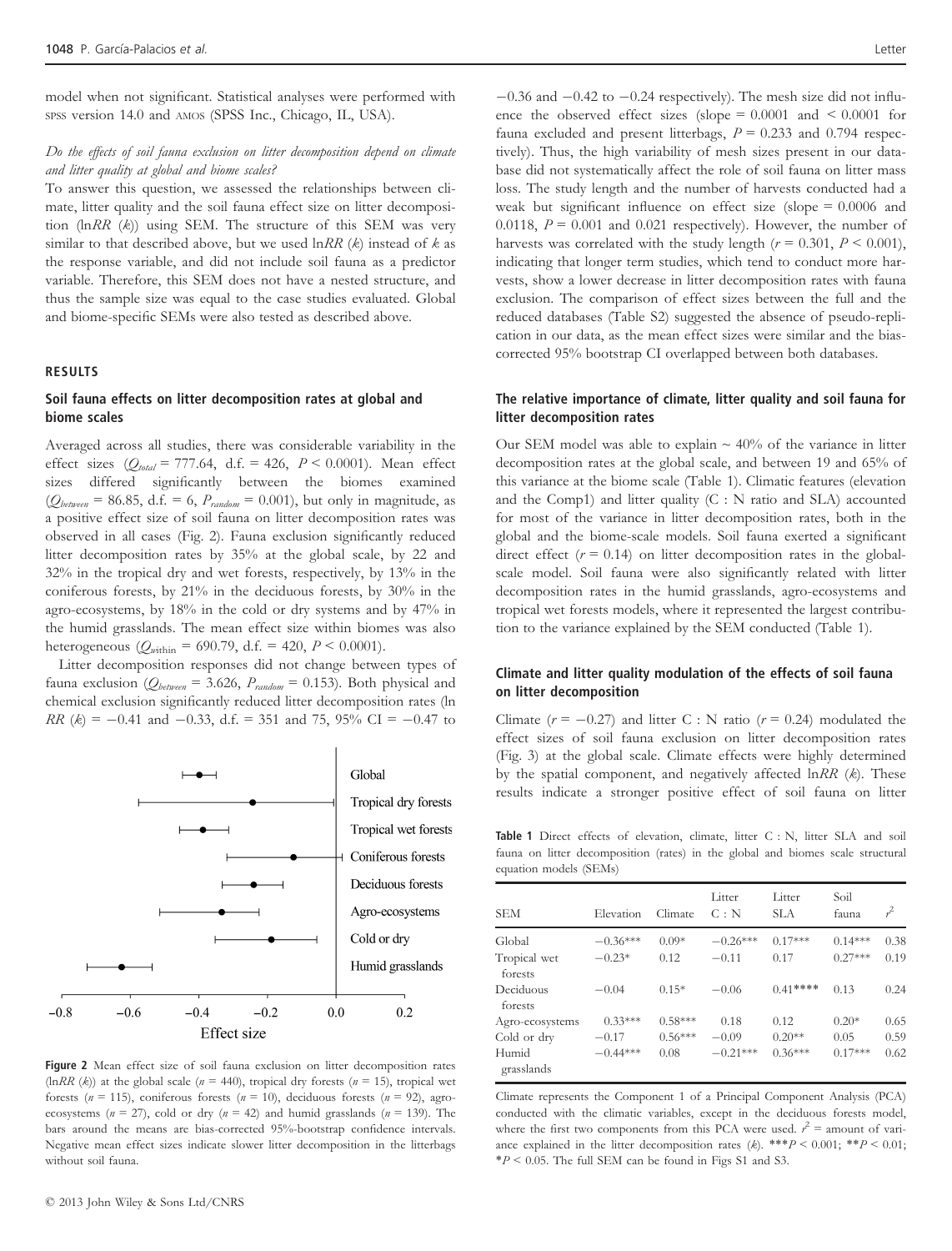

Figure 3 Global-scale structural equation model depicting the direct and indirect influences of elevation, spatial coordinates, climate and plant litter traits on the effects of soil fauna exclusion on litter decomposition rates (lnRR (k)). Boxes indicate measured variables entered in the model. The hexagon indicates a composite variable ('Spatial') used to pool the effects of latitude and longitude. The variable 'Climate' indicates the Component 1 of a Principal Component Analysis conducted with mean total precipitation, monthly precipitation, minimum temperature and the climate decomposition index. These variables are highly related to 'Climate' (Spearman's  $\rho > 0.84$ ,  $P < 0.001$  in all cases). The path widths are scaled proportionally to the path coefficient. Overall goodnessof-fit tests are shown in the bottom of the figure. \*\*\* $P < 0.001$ ; \*\* $P < 0.01$ ;  $*P < 0.05$ ;  $n = 335$ .

decomposition rates with higher total precipitation and higher minimum temperature. On the other hand, an increase in litter C : N promoted faster decomposition when soil fauna were excluded. Microclimatic variation related to elevation did not affect lnRR (k).

The greatest contributor to  $lnRR$  (k) varied between biomes (Fig. 4), with climate being the most important predictor in the cold or dry and deciduous forests, litter quality in the humid grasslands and agro-ecosystems, and both predictors in the tropical wet forests. Interestingly, the percentage of the total effects of climate on lnRR (k) indirectly determined by litter quality varied considerably across and between biomes (Table 2). Whereas litter quality modulated 20% of climate effects at the global scale, that fraction varied at the biome scale from less than 7% in the tropical wet forests, deciduous forests and cold or dry systems to 72% in the humid grasslands. The biomes with a strong effect of climate also showed larger positive effects of soil fauna on litter decomposition as precipitation and minimum temperature increased. We also found a negative relationship between litter quality (e.g. low C : N ratio and/or high SLA) and soil fauna exclusion in tropical wet forests and cold or dry biomes. This link was the opposite in the rest of biomes, where lower litter quality was associated with weaker effects of soil fauna exclusion on decomposition, and hence with a smaller role played by soil fauna on the decomposition process.

#### **DISCUSSION**

# Soil fauna have a consistent positive effect over litter decomposition rates at both global and biome scales

Our analysis provides solid evidence that soil fauna promote litter decomposition rates at global and biome scales. Even though some

heterogeneity was found among regions, the seven biomes evaluated showed a consistent positive effect of soil fauna on litter mass loss, indicating prevalent global- and regional-scale patterns. The 95% confidence intervals only overlapped zero in the coniferous forest, but this result was probably influenced by the small sample size found in this biome. Differences found in the magnitude of the soil fauna effects between biomes support previous findings (Wall et al. 2008), with higher effects in the temperate humid grasslands and tropical wet forests and weaker effects in biomes such as coniferous forests and cold or dry systems, where biological activity is more constrained by temperature and/or moisture.

Soil fauna exclusion decreased mass loss independently of the exclusion technique (physical vs. chemical) and the mesh size of the litterbags. This result allows for an overall comparison between studies using different exclusion techniques, which is contrary to the pattern found by Kampichler & Bruckner (2009). We can also argue that confounding factors found in coarse litterbags, such as leaching (Anderson 1973), and in fine litterbags, such as microclimatic alteration (Irmler 2000), do not determine the general outcome of soil fauna effects on litter decomposition. Even if we cannot disentangle the contribution of soil fauna to mass loss as a consequence of litter fragmentation (Petersen & Luxton 1982) or the stimulation of microbial biomass (Seastedt 1984), our results indicate that the positive effect of soil fauna on decomposition is robust across different soil trophic groups excluded by either body size or biocide sensitivity. However, the variability of mesh sizes used prevented us to elucidate which soil fauna group contributed the most to the pattern found, an issue that deserves further attention by future studies.

## Interactions between climate, litter quality, soil fauna and litter decomposition rates

Our models (Table 1) identified climate (elevation and the Comp1) and litter quality as the major controls on litter decomposition at global and biome scales, supporting previous findings (Swift et al. 1979; Parton et al. 2007; Cornwell et al. 2008). Interestingly, soil fauna played a significant role, independently from that of climate and litter quality, determining litter decomposition rates at the global scale. This pattern was consistent in three of the five biomes evaluated, with soil fauna representing the major decomposition driver in the tropical wet forests. In general, the relative importance of soil fauna was similar to that of litter quality. It must be noted that the importance of soil fauna could be even higher if continuous data, such as community composition, were introduced in the models instead of the binary variable used here. Our results suggest that soil fauna exert a greater influence on litter decomposition than that previously assessed in a global experiment (Wall et al. 2008), where soil fauna provided a modest 7% improvement in decomposition variance explained with respect to the climatic predictors. Even though our results are not directly comparable to those of Wall et al. (2008) because of methodological differences, they indicate that soil fauna can explain a fraction of the variability in decomposition beyond that explained by climate and litter quality, and that the contribution of soil fauna can equal that of litter quality in certain biomes.

Total precipitation and minimum temperature were the major drivers of the effects of soil fauna on litter decomposition rates at the global scale, as such effects were more positive at the warmer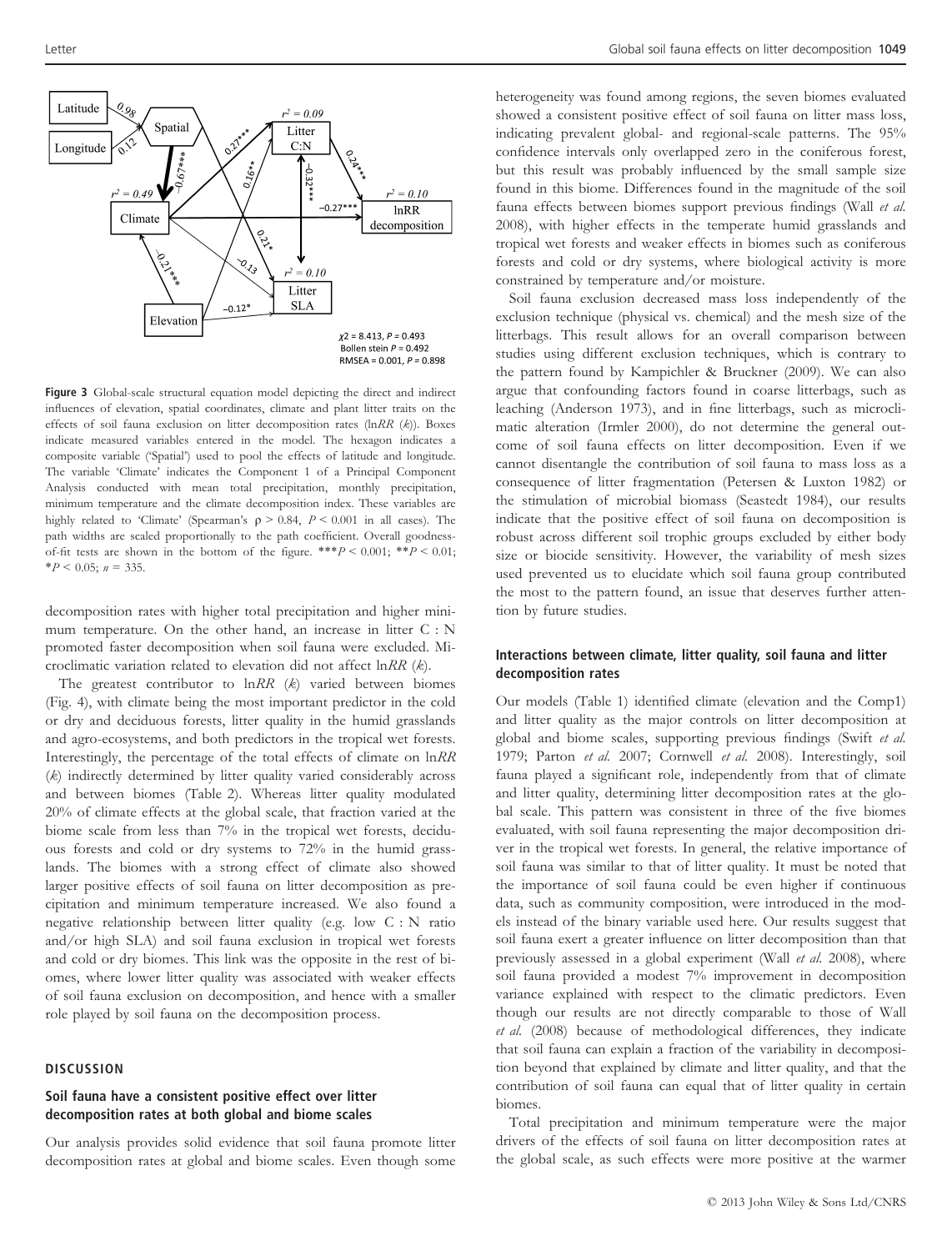

Figure 4 Biome-scale structural equation models depicting the direct and indirect influences of elevation, climate and plant litter traits on the effects of soil fauna exclusion on litter decomposition rates (lnRR (k)).  $n = 96$ , 83, 23, 30 and 78 in the tropical wet forests, deciduous forests, agro-ecosystems, cold or dry and humid grasslands respectively. The variable 'Climate' indicates the Component 1 of a Principal Component Analysis (PCA) conducted with mean total precipitation (MTP), monthly precipitation (MP), minimum temperature (MT) and the climate decomposition index (CDI). Note that two climate components of the PCA (PCA1 and PCA2) were included in the deciduous forests model because both had eigenvalues  $> 1$  (Appendix S1). In this model, a and b denote path coefficients from Elevation to PCA1 and PCA2, respectively, and  $c$  and  $d$  from PCA1 and PCA2 to lnRR decomposition respectively. Rest of caption as in Fig. 3.

and wetter sites (Fig. 3). In addition, the litter C : N ratio was also a strong predictor at the global scale. However, and contrary to previous findings (Bradford et al. 2002), litter of lower quality (higher C : N ratio) promoted weaker positive effects of soil fauna on decomposition. We hypothesise two plausible explanations to deal with this inconsistency: (1) different study lengths may change the effects of the litter quality–soil fauna relationship on decomposition (Smith & Bradford 2003), and (2) litter quality is a function of the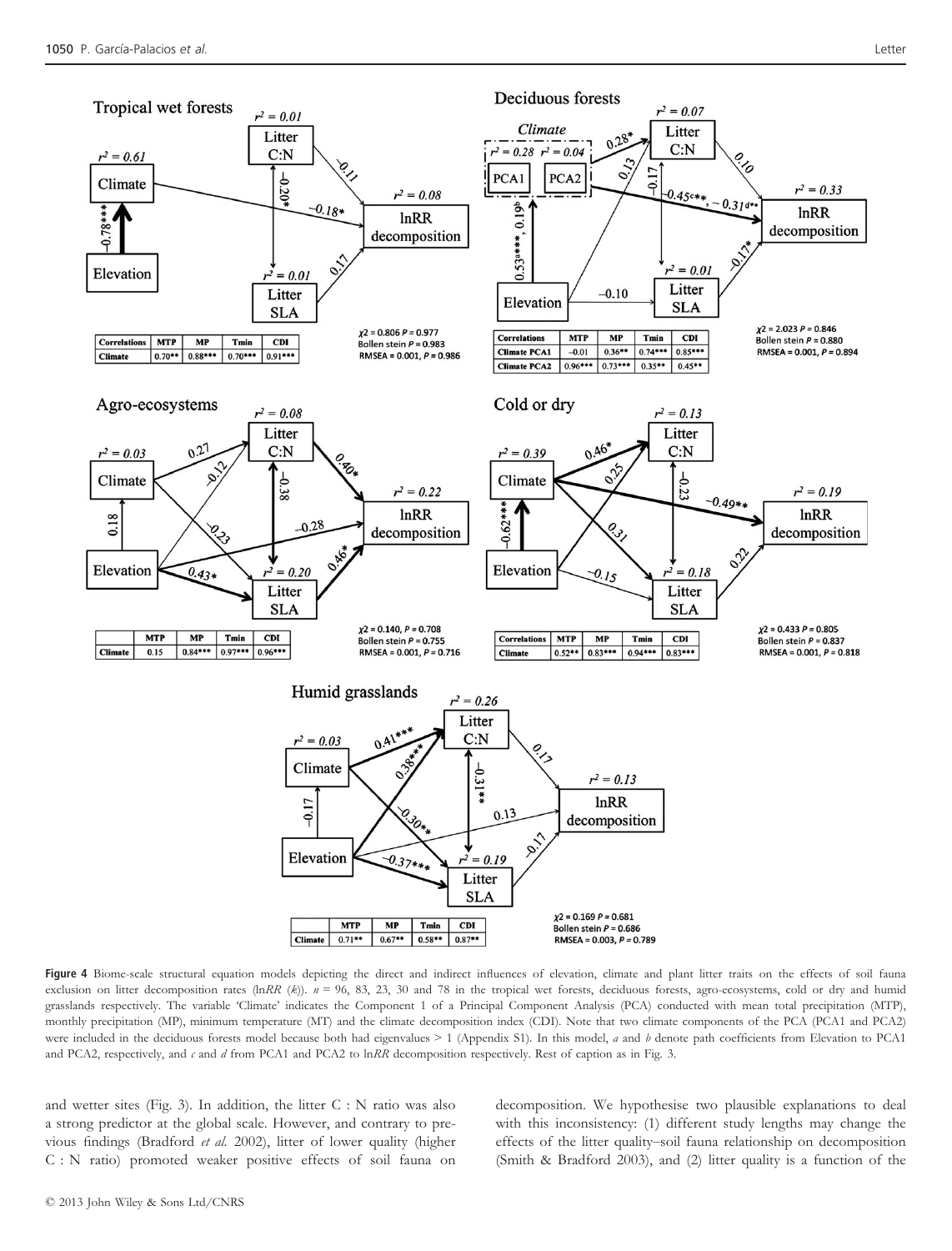| SEM is also shown    |                 |                  |                    |                           |                                         |  |  |  |
|----------------------|-----------------|------------------|--------------------|---------------------------|-----------------------------------------|--|--|--|
| <b>SEMs</b>          | Total<br>effect | Direct<br>effect | Indirect<br>effect | Absolute<br>total effects | Proportion modulated<br>by plant traits |  |  |  |
| Global               | $-0.20$         | $-0.27$          | 0.07               | 0.34                      | 20                                      |  |  |  |
| Tropical wet forests | $-0.18$         | $-0.18$          |                    | 0.18                      |                                         |  |  |  |
| Deciduous forests    | $-0.40$         | $-0.38$          | $-0.03$            | 0.40                      | $\circ$                                 |  |  |  |
| Agro-ecosystems      | $-0.06$         | $-0.07$          | 0.01               | 0.09                      | 13                                      |  |  |  |

Cold or dry  $-0.47$   $-0.49$  0.02 0.51  $0.51$  4 Humid grasslands 0.08 0.05 0.13 0.18 72

Table 2 Standardised total, direct, indirect and absolute total effects of climate on the soil fauna effects on litter decomposition (lnRR  $(k)$ ) in the global and biome scale structural equation models (SEMs). The proportion of the total absolute effects of climate on lnRR ( $k$ ) modulated by plant litter traits (C : N ratio and SLA) in each

chemical composition of the litter, but also depends on how the soil organisms perceive that litter based on past exposure to similar substrates (Strickland et al. 2009). Overall, our results show how climate and litter quality, besides controlling litter decomposition rates at the global scale (Parton et al. 2007; Cornwell et al. 2008; Zhang et al. 2008), also drive the effects of soil fauna on this key ecosystem process.

One of the most striking findings of our study is that the relative importance of climate and litter quality as drivers of soil fauna effects on decomposition rates varied considerably between biomes (Fig. 4 and Table 2). These changes promote an interesting pattern, where climate exerts an important direct effect in some biomes, while affecting soil fauna effects on decomposition through litter quality alteration in other biomes. Therefore, ongoing climate change may differently influence the way soil fauna affect litter decomposition at the biome scale, and this specificity should be included in large-scale decomposition models. Direct effects will be especially important in climate-driven biomes such as tropical wet forests, deciduous forests and cold or dry systems, where soil fauna effects on decomposition increase with increases in precipitation and minimum temperature. In cold biomes, where climate change effects on litter decomposition are likely to be especially important (Aerts 2006), warmer and wetter climates will likely promote a faster decomposition and release of the old and large carbon pools found in these biomes (Hobbie 1996) through a higher soil fauna effect. On the other hand, litter-mediated effects of climate change will be key in temperate humid grasslands, where changes in litter quality with climate represent more than 70% of the total effects of climate on soil fauna effect sizes. In this biome, changes in litter quality, triggered by either changes in plant community composition and/or phenotypic responses to temperature and moisture (Murphy et al. 2002), may be more important in determining the role of soil fauna on litter decomposition than the direct effects of climate change.

#### Research gaps and guidelines for future studies

Despite increasing research efforts devoted to understand the role of climate, litter quality and soil organisms on litter decomposition rates and carbon cycling (Swift et al. 1979; Lavelle et al. 1993; Cornwell et al. 2008; Wall et al. 2008), certain biomes such as agroecosystems, cold or dry, tropical dry forests and coniferous forests deserve further attention. Specifically, coniferous forests, in the form of high latitude boreal forests, represent one of the largest soil carbon pools on Earth, with  $\sim$  182 Gt of C stored (Amundson 2001), and hence constitute a key biome for future studies evaluating the effects of climate change, litter quality and soil organisms on litter decomposition and carbon release.

The potential for using litterbags in future decomposition studies is still high, but some methodological issues should be assessed to deal with the common pitfalls of this technique. We suggest that a new generation of custom-made field microcosms could be used to replace the traditional litterbags. A good example was recently applied in Makkonen et al. (2012), where PVC cylinders were used to prevent litter compaction, physical loss and microclimate alteration. Even though we found very similar results for studies using either physical or chemical soil fauna exclusion, biocides such as naphthalene should be avoided because they may have unknown non-target effects on other biota throughout the food chain (Blair et al. 1989). The use of  $^{13}$ C labelled litter may help to establish a biome-specific correction factor to assess the 'true' soil fauna effect in decomposition studies, and to rule out the confounding effects of litter fractionation in deep soil layers by soil animals. Important insights could be obtained from future experiments that rigorously include the role of soil fauna on litter decomposition at global and regional scales, and that aim to answer two key questions: (1) do regional patterns of soil faunal diversity differ with climate and litter quality?, and (2) how do these patterns affect litter decomposition dynamics under a climate change scenario? To advance our understanding of the decomposition process, we also propose the design of multisite and multispecies observational studies, where soil fauna will be directly extracted from the incubated litter. Instead of using initial litter chemistry, changes in litter quality should be analysed throughout the study to include the litter chemistry complexity during decomposition (Wickings et al. 2012).

# Concluding remarks

Here, we advance the first global- and biome-scale synthesis on the relative importance of climate, litter quality and soil fauna for litter decomposition rates, and on how climate and litter quality modulate the effects of soil fauna on such rates. Our review demonstrates, using a comprehensive gradient of soil faunal communities, climates and litter qualities, that soil fauna consistently promote litter decomposition across and within biomes. This positive effect was independent from the direct influence of climate and litter quality on decomposition, and had a similar magnitude than the effect of litter quality. It also highlights that the modulation of soil fauna effects on decomposition by climate and litter quality varies with the biome considered, from climate-driven biomes such as tropical wet forests, deciduous forests and cold or dry, to biomes where climate effects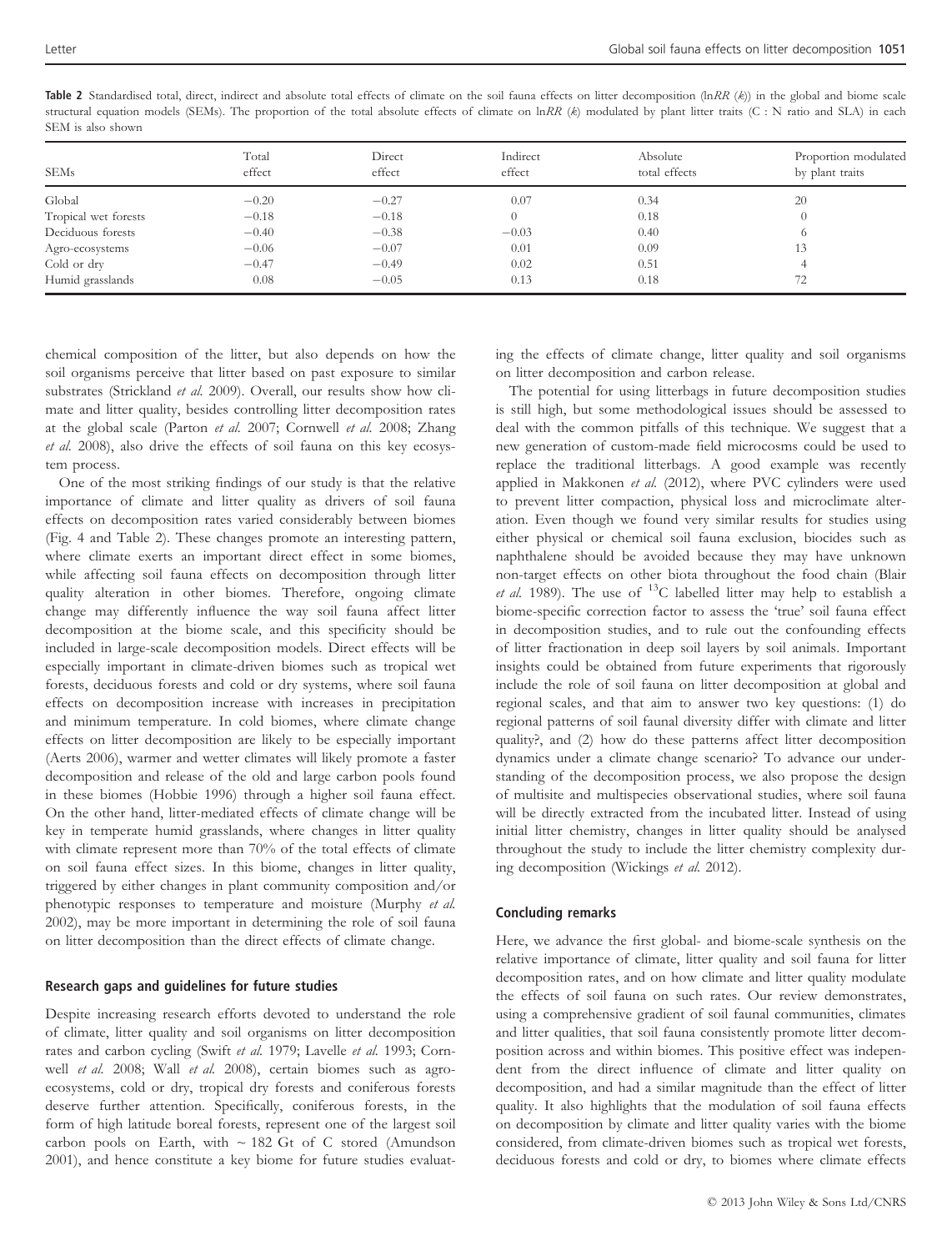are mediated by changes in litter quality, such as temperate humid grasslands. Biome-scale decomposition models should incorporate these regional contingencies to improve their predictive capacity, and to adequately assess the impacts of climate change on regional and global carbon dynamics (O'Halloran et al. 2013). We still know remarkably little about how shifts in soil fauna community composition affect litter decomposition, as there is a lack of data on functional species roles (Aerts 2006). However, while this information becomes available, biome-specific whole soil fauna contributions and interactions with climate and litter quality can be used to reduce the unexplained residual variation in large-scale decomposition models (c. 25%, Del Grosso et al. 2005).

#### ACKNOWLEDGEMENTS

We thank Ernie Marx (Colorado State University) for his help extracting the climate data from the CRU data set, and Santiago Soliveres and Rubén Milla for helpful comments. We appreciate the use of data from the TRY initiative on plant traits (http:// www.try-db.org). The TRY initiative and database is hosted, developed and maintained by J. Kattge and G. Bönisch (Max-Planck-Institute for Biogeochemistry, Germany). TRY is/has been funded by DIVERSITAS, IGBP, the Global Land Project, the UK-NERC, FRB and GIS. PGP was funded by a Fulbright postdoctoral contract from the Spanish Ministerio de Educacion for this research at Colorado State University, and by a European Commission's FP7 Marie Curie IEF grant (DECOMFORECO-2011-299214). FTM is supported by the by the European Research Council under the European Community's Seventh Framework Programme (FP7/ 2007-2013)/ERC Grant agreement 242658 (BIOCOM). DHW acknowledges support from National Science Foundation grant 0344834.

#### AUTHORSHIP

PGP and DHW conceived and designed the study. PGP performed the SEM and meta-analysis, with extensive input from FTM. Plant trait data were provided by JK through the TRY Initiative. The manuscript was principally written by PGP, and all authors contributed substantially to revisions.

#### **REFERENCES**

- Aerts, J. (2006). The freezer defrosting: global warming and litter decomposition rates in cold biomes. J. Ecol., 94, 713–724.
- Amundson, R. (2001). The carbon budget in soils. Annu. Rev. Earth Planet. Sci., 29, 535–562.
- Anderson, J.M. (1973). The breakdown and decomposition of sweet chestnut (Castanea sativa Mill.) and beech (Fagus sylvatica L.) leaf litter in two deciduous woodland soils. I. Breakdown, leaching and decomposition. Oecologia, 12, 251-274.
- Blair, J.M., Crossley, D.A. Jr & Rider, S. (1989). Effects of naphthalene on microbial activity and nitrogen pools in soil-litter microcosms. Soil Biol. Biochem., 21, 507–510.
- Bradford, M.A., Tordoff, G.M., Eggers, T., Jones, T.H. & Newington, J.E. (2002). Microbiota, fauna, and mesh size interactions in litter decomposition. Oikos, 99, 317–323.
- Bradford, M.A. & Fierer, N. (2012). The biogeography of microbial communities and ecosystem processes: implications for soil and ecosystem models. In: Soil Ecology and Ecosystem Services (ed. Wall, D.H.). Oxford University Press, Oxford, UK, pp. 189–200.
- Brohan, P., Kennedy, J.J., Harris, I., Tett, S.F.B. & Jones, P.D. (2006). Uncertainty estimates in regional and global observed temperature changes: a new dataset from 1850. J. Geophys. Res., 111, D12106.
- Cepeda-Pizarro, J.G. (1993). Litter decomposition in deserts: an overview with an example from coastal arid Chile. Rev. Chil. Hist. Nat., 66, 323–336.
- Cornelissen, J.H.C., Cerabolini, B., Castro-Díez, P., Villar-Salvador, P., Montserrat-Martí, G., Puyravaud, J.P. et al. (2003). Functional traits of woody plants: correspondence of species rankings between field adults and laboratory-grown seedlings? J. Veg. Sci., 14, 311-322.
- Cornwell, W.K., Cornelissen, J.H.C., Amatangelo, K., Dorrepaal, E., Eviner, V.T.O., Godoy, O. et al. (2008). Plant species traits are the predominant control on litter decomposition rates within biomes worldwide. Ecol. Lett., 11, 1065–1071.
- Craine, J.M., Elmore, A.J., Aidar, M.P.M., Bustamante, M., Dawson, T.E., Hobbie, E.A. et al. (2009). Global patterns of foliar nitrogen isotopes and their relationships with climate, mycorrhizal fungi, foliar nutrient concentrations, and nitrogen availability. New Phytol., 183, 980–992.
- Del Grosso, S.J., Parton, W.J., Mosier, A.R., Holland, E.A., Pendall, E., Schimel, D.S. et al. (2005). Modeling soil CO<sub>2</sub> emissions from ecosystems. Biogeochemistry, 73, 71–91.
- Eldridge, D., Bowker, M.A., Maestre, F.T., Roger, E., Reynolds, J.F. & Whitford, W.G. (2011). Impacts of shrub encroachment on ecosystem structure and functioning: towards a global synthesis. Ecol. Lett., 14, 709–722.
- Grace, J.B., Anderson, T.M., Smith, M.D., Seabloom, E., Andelman, S.J., Meche, G. et al. (2007). Does species diversity limit productivity in natural grassland communities? Ecol. Lett., 10, 680-689.
- Hättenschwiler, S. & Bracht-Jørgensen, H. (2010). Carbon quality rather than stoichiometry controls litter decomposition in a tropical rain forest. *J. Ecol.*, 98, 754–763.
- Hättenschwiler, S., Tiunov, A.V. & Scheu, S. (2005). Biodiversity and litter decomposition in terrestrial ecosystems. Annu. Rev. Ecol. Evol. Syst., 36, 191-218.
- Hedges, L.V., Gurevitch, J. & Curtis, P. (1999). The meta-analysis using response ratios in experimental ecology. Ecology, 80, 1150–1156.
- Heemsbergen, D., Berg, M.P., van Hall, J., Faber, J.H. & Verhoef, H.A. (2004). Biodiversity effects on soil processes explained by inter-specific functional trait dissimilarity. Science, 306, 1019-1020.
- Hobbie, S.E. (1996). Temperature and plant species control over carbon and nitrogen cycling through litter and soil in Alaskan tundra. Ecol. Monogr., 66, 503–522.
- Hooper, D.U., Bignell, D.E., Brown, V.K., Brussaard, L., Dangerfield, J.M., Wall, D.H. et al. (2000). Interactions between above- and belowground biodiversity in terrestrial ecosystems: patterns, mechanisms, and feedbacks. Bioscience, 50, 1049–1061.
- Irmler, U. (2000). Changes in the fauna and its contribution to mass loss and N release during leaf litter decomposition in two deciduous forests. Pedobiologia, 44, 105–118.
- Kattge, J., Knorr, W., Raddatz, T. & Wirth, C. (2009). Quantifying photosynthetic capacity and nitrogen use efficiency for earth system models. Global Change Biol., 15, 976–991.
- Kampichler, C. & Bruckner, A. (2009). The role of microarthropods in terrestrial decomposition: a meta-analysis of 40 years of litterbag studies. Biol. Rev., 84, 375–389.
- Kattge, J., Díaz, S., Lavorel, S., Prentice, I.C., Leadley, P., Bönisch, G. et al. (2011). TRY – a global database of plant traits. Global Change Biol., 17, 2905–2935.
- Kleyer, M., Bakker, R.M., Knevel, I.C., Bakker, J.P., Thompson, K., Sonnenschein, M. et al. (2008). The LEDA Traitbase: a database of life history traits of the Northwest European flora. J. Ecol., 96, 1266–1274.
- Lavelle, P., Blanchart, E., Martin, A. & Martin, S. (1993). A hierarchical model for decomposition in terrestrial ecosystems: application to soils of the humid tropics. Biotropica, 25, 130-150.
- Maestre, F.T., Quero, J.L., Gotelli, N.J., Escudero, A., Ochoa, V., Delgado-Baquerizo, M. et al. (2012). Plant species richness and ecosystem multifunctionality in global drylands. Science, 335, 214-218.
- Makkonen, M., Berg, M.P., Handa, I.T., Hättenschwiler, S., van Ruijven, J., van Bodegom, P.M. et al. (2012). Highly consistent effects of plant litter identity and functional traits on decomposition across a latitudinal gradient. Ecol. Lett., 15, 1033–1041.